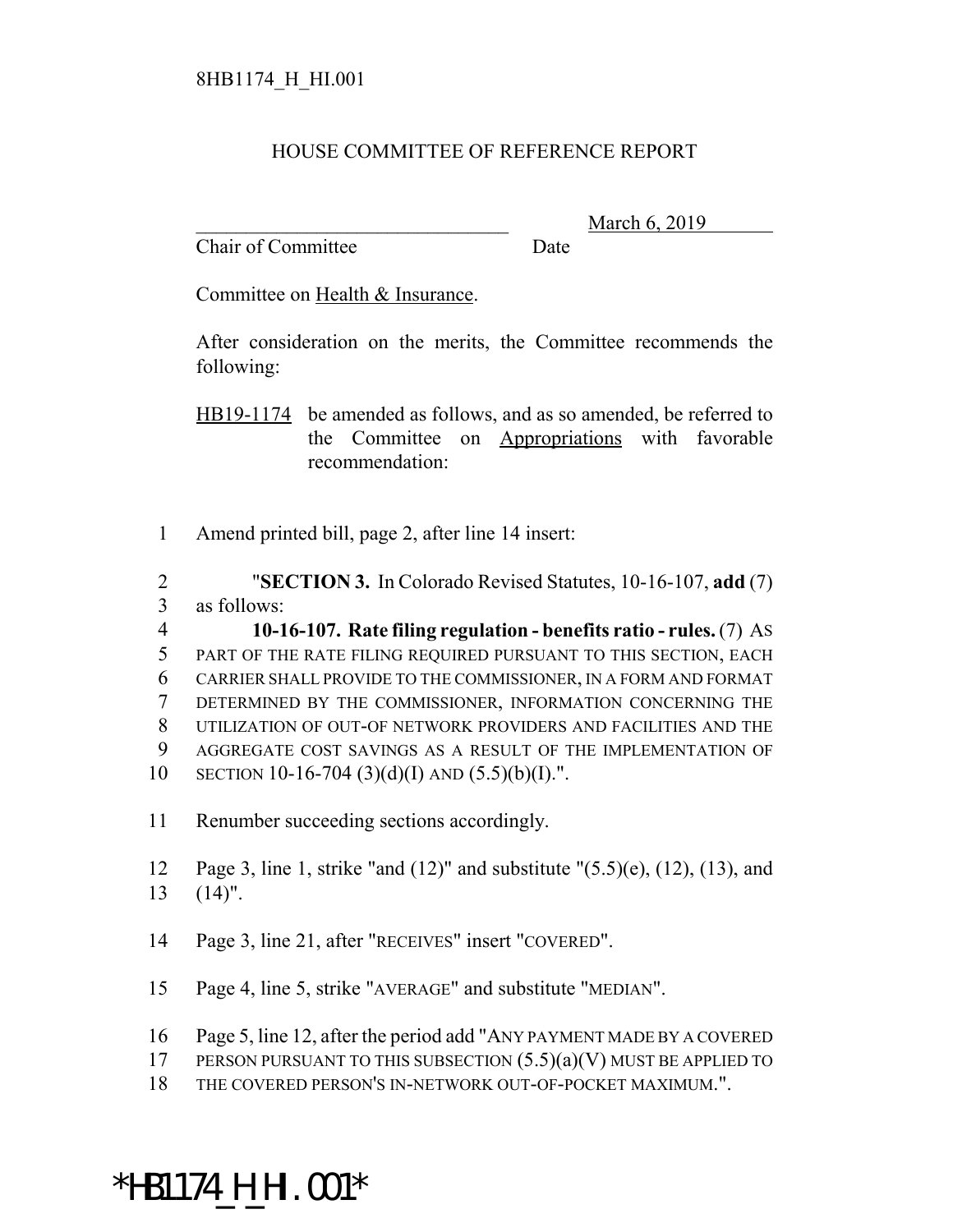- Page 6, line 10, strike "FACILITY," and substitute "FACILITY OTHER THAN
- ANY OUT-OF-NETWORK FACILITY OPERATED BY THE DENVER HEALTH AND
- HOSPITAL AUTHORITY PURSUANT TO ARTICLE 29 OF TITLE 25,".
- Page 6, line 11, after "FACILITY" insert "AND OUT-OF-NETWORK PROVIDER".
- Page 6, strike line 13 and substitute:
- "(A) ONE HUNDRED FIVE PERCENT OF THE CARRIER'S MEDIAN IN-NETWORK RATE OF".
- Page 6, line 15, after "AREA;" add "OR".
- Page 6, strikes line 16 through 18.
- Reletter succeeding sub-subparagraph accordingly.
- Page 6, after line 23 insert:

 "(II) IF A COVERED PERSON RECEIVES EMERGENCY SERVICES AT ANY OUT-OF-NETWORK FACILITY OPERATED BY THE DENVER HEALTH AND HOSPITAL AUTHORITY CREATED IN SECTION 25-29-103, THE CARRIER SHALL REIMBURSE THE OUT-OF-NETWORK FACILITY DIRECTLY IN 17 ACCORDANCE WITH SECTION 10-16-106.5 THE GREATER OF:

 (A) THE CARRIER'S MEDIAN IN-NETWORK RATE OF REIMBURSEMENT FOR THAT SERVICE PROVIDED IN A SIMILAR FACILITY OR 20 SETTING IN THE SAME GEOGRAPHIC AREA;

 (B) TWO HUNDRED FIFTY PERCENT OF THE MEDICARE REIMBURSEMENT RATE FOR THE SAME SERVICE PROVIDED IN A SIMILAR FACILITY OR SETTING IN THE SAME GEOGRAPHIC AREA; OR

**(C)** ONE HUNDRED PERCENT OF THE MEDIAN IN-NETWORK RATE OF REIMBURSEMENT FOR THE SAME SERVICE PROVIDED IN A SIMILAR FACILITY OR SETTING IN THE SAME GEOGRAPHIC AREA FOR THE PRIOR YEAR AS DETERMINED BASED ON CLAIMS DATA FROM THE COLORADO ALL-PAYER HEALTH CLAIMS DATABASE CREATED IN SECTION 25.5-1-204.".

Renumber succeeding subparagraph accordingly.

 Page 7, line 2, after "FACILITY" insert "AND THE CARRIER AND THE PROVIDER".

### \*HB1174\_H\_HI.001\* -2-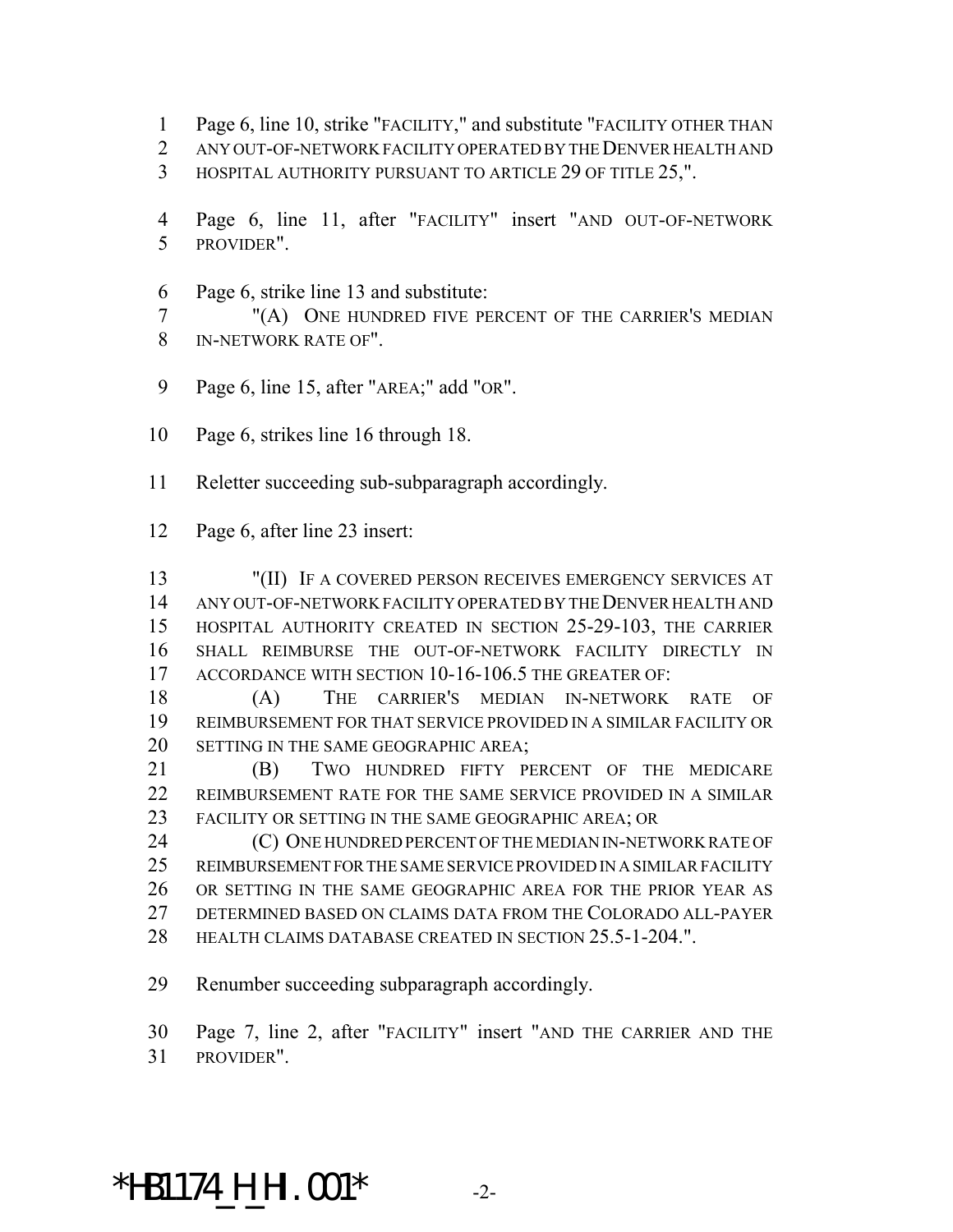Page 7, after line 5 insert:

2 "(d) (I) SUBSECTIONS  $(5.5)(a)$ ,  $(5.5)(b)$ , AND  $(5.5)(c)$  OF THIS SECTION DO NOT APPLY TO SERVICE AGENCIES, AS DEFINED IN SECTION 25-3.5-103 (11.5), PROVIDING AMBULANCE SERVICES, AS DEFINED IN SECTION 25-3.5-103 (3).

 (II) (A) THE COMMISSIONER SHALL PROMULGATE RULES TO IDENTIFY AND IMPLEMENT A PAYMENT METHODOLOGY THAT APPLIES TO 8 SERVICE AGENCIES DESCRIBED IN SUBSECTION  $(5.5)(d)(I)$  OF THIS SECTION, EXCEPT FOR SERVICE AGENCIES THAT ARE PUBLICLY FUNDED FIRE AGENCIES.

 (B) THE COMMISSIONER SHALL MAKE THE PAYMENT METHODOLOGY AVAILABLE TO THE PUBLIC ON THE DIVISION'S WEBSITE. THE RULES MUST BE EQUITABLE TO PROVIDERS AND CARRIERS; HOLD CONSUMERS HARMLESS EXCEPT FOR ANY APPLICABLE COPAYMENT, COINSURANCE, OR DEDUCTIBLE AMOUNTS; AND BASED ON A COST-BASED MODEL THAT INCLUDES DIRECT PAYMENT TO SERVICE AGENCIES AS 17 DESCRIBED IN SUBSECTION  $(5.5)(d)(I)$  OF THIS SECTION.

 (C) THE DIVISION MAY CONTRACT WITH A NEUTRAL THIRD-PARTY THAT HAS NO FINANCIAL INTEREST IN PROVIDERS, EMERGENCY SERVICE PROVIDERS, OR CARRIERS TO CONDUCT THE ANALYSIS TO IDENTIFY AND 21 IMPLEMENT THE PAYMENT METHODOLOGY.".

Reletter succeeding paragraph accordingly.

Page 9, after line 20 insert:

 "(13) WHEN A CARRIER MAKES A PAYMENT TO A PROVIDER OR A 25 FACILITY PURSUANT TO SUBSECTION  $(3)(d)(II)$  OR  $(5.5)(b)(I)$  OF THIS SECTION, THE PROVIDER OR THE FACILITY MAY REQUEST AND THE COMMISSIONER SHALL COLLECT DATA FROM THE CARRIER TO EVALUATE THE CARRIER'S COMPLIANCE IN PAYING THE HIGHEST RATE REQUIRED.THE INFORMATION REQUESTED MAY INCLUDE THE METHODOLOGY FOR DETERMINING THE CARRIER'S MEDIAN IN-NETWORK RATE OR REIMBURSEMENT FOR EACH SERVICE IN THE SAME GEOGRAPHIC AREA.

 (14) ON OR BEFORE JANUARY 1 OF EACH YEAR, EACH CARRIER SHALL SUBMIT INFORMATION TO THE COMMISSIONER, IN A FORM AND MANNER DETERMINED BY THE COMMISSIONER, CONCERNING THE USE OF OUT-OF-NETWORK PROVIDERS AND FACILITIES BY COVERED PERSONS AND THE IMPACT ON PREMIUM AFFORDABILITY FOR CONSUMERS.".

## \*HB1174\_H\_HI.001\* -3-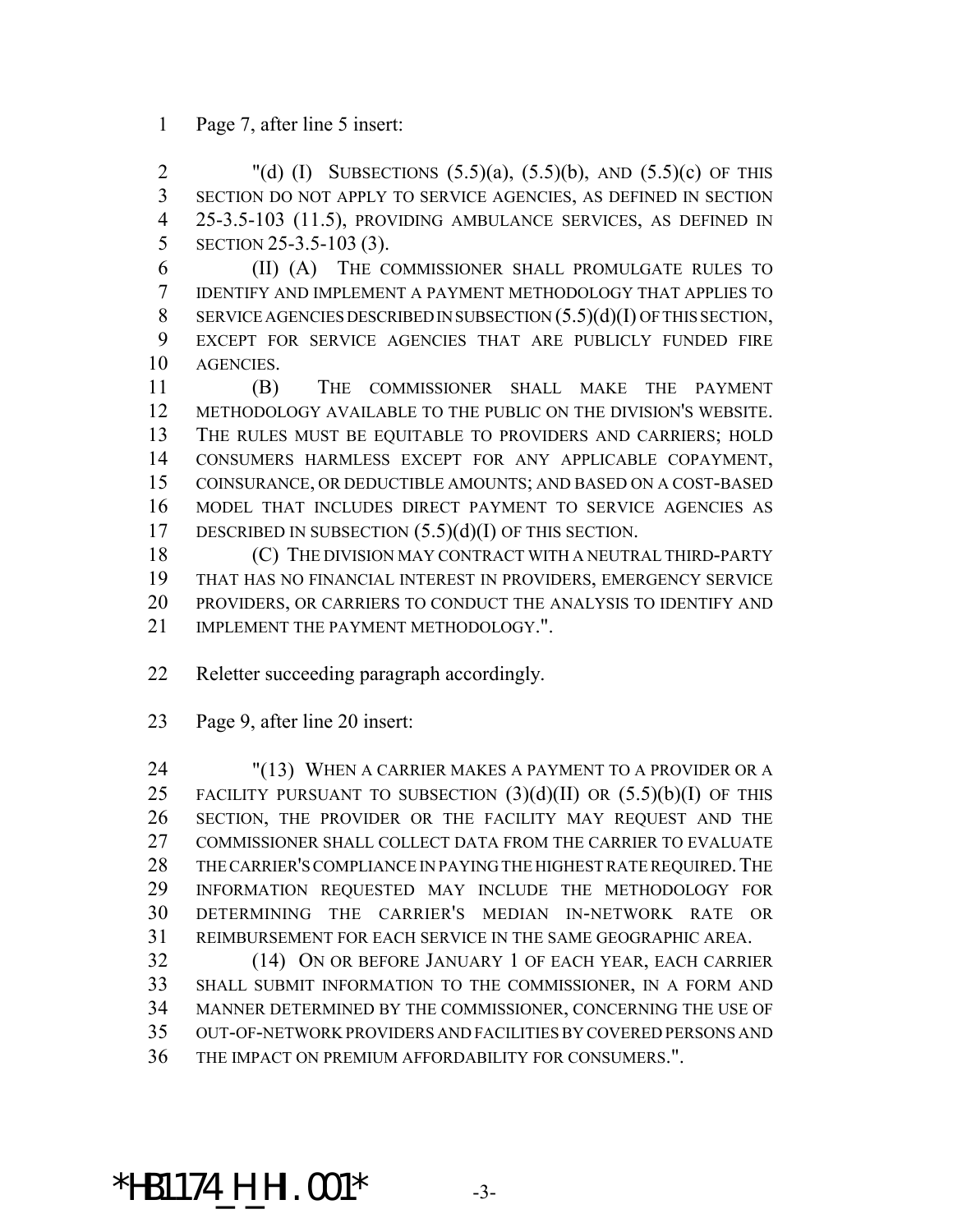- 1 Page 10, line 4, strike " $(5.5)(d)(II)$ ." and substitute " $(5.5)(e)(II)$ .".
- Page 10, after line 8 insert:
- "(f) "HEALTH CARE PROVIDER" HAS THE SAME MEANING AS "PROVIDER" AS DEFINED IN SECTION 10-16-102 (56).".
- Reletter succeeding paragraphs accordingly.
- Page 12, after line 3 insert:

 "(5) THIS SECTION DOES NOT APPLY TO SERVICE AGENCIES, AS 8 DEFINED IN SECTION 25-3.5-103 (11.5), THAT ARE PUBLICLY FUNDED FIRE AGENCIES.".

 Page 13, strike line 16 and substitute: "(I) ONE HUNDRED FIVE PERCENT OF THE CARRIER'S MEDIAN IN-NETWORK RATE OF".

- Page 13, line 18, after "AREA;" add "OR".
- Page 13, strike lines 19 through 21.
- Renumber succeeding subparagraph accordingly.
- Page 17, line 21, strike "FACILITY" and substitute "FACILITY, OTHER THAN
- ANY OUT-OF-NETWORK FACILITY OPERATED BY THE DENVER HEALTH AND
- 18 HOSPITAL AUTHORITY PURSUANT TO ARTICLE 29 OF TITLE 25,".
- Page 17, strike line 26 and substitute:
- 20 "(I) ONE HUNDRED FIVE PERCENT OF THE CARRIER'S MEDIAN
- IN-NETWORK RATE OF".
- Page 18, line 1, after "AREA;" add "OR".
- Page 18, strike lines 2 through 4.
- Renumber succeeding subparagraph accordingly.
- Page 18, after line 9 insert:

# \*HB1174\_H\_HI.001\* -4-